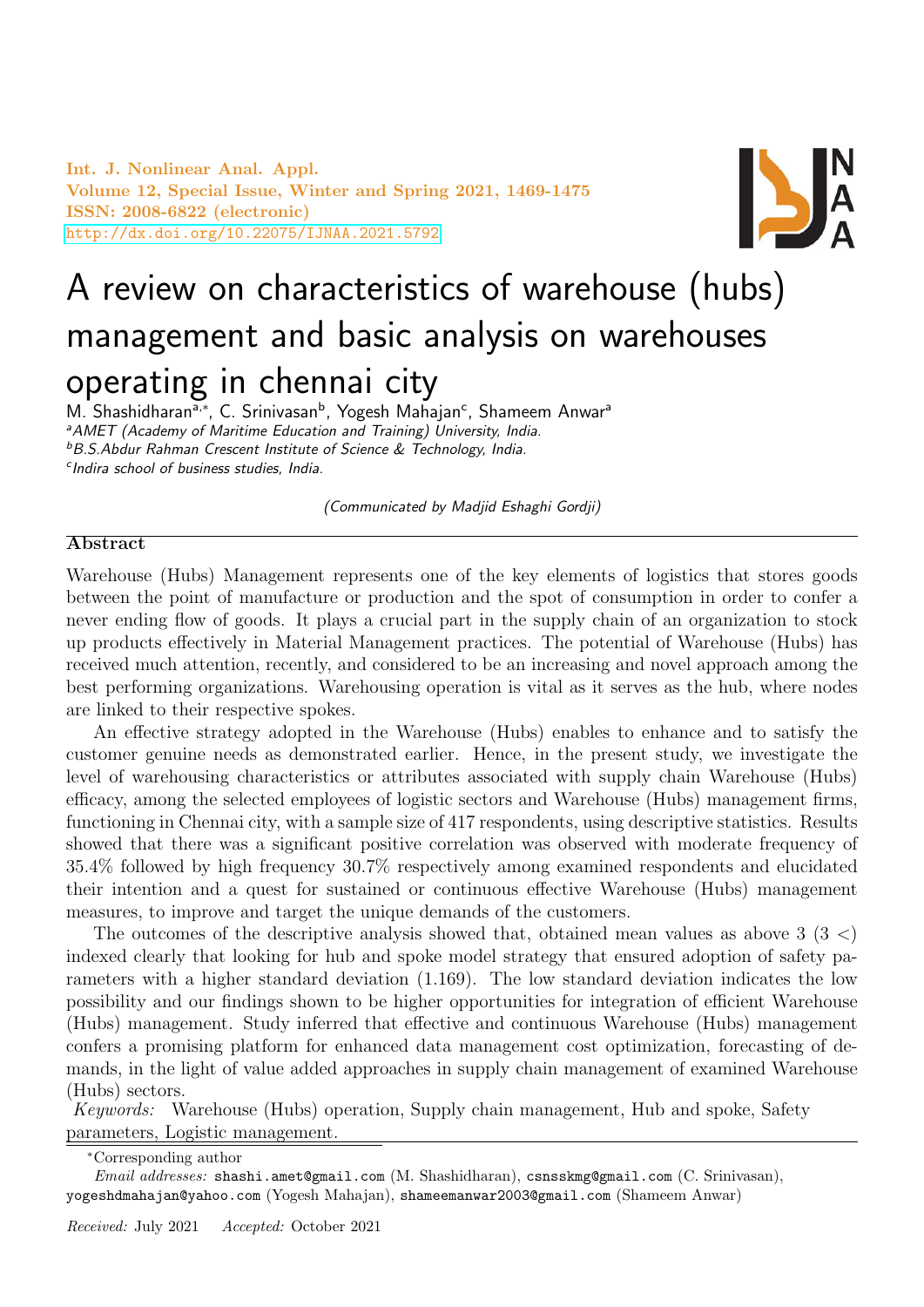## 1. Introduction

In the literature, the dimensions of Warehouse (Hubs) management have not yet been explored. Based on the above literature and interviews with experts, we propose to broadly define Warehouse (Hubs) management as a combination of the planning and control systems and the decision rules used for inbound, storage, and outbound flows. We now consider each aspect in more detail [\[2\]](#page-6-0). "Warehouse (Hubs)" represents the set of events including accepting, storing and making them ready for reshipment. It is distinguishable with a mere storage facility and it functions as a hub for varied related attributes such as detection, holding and harmonizing interventions, and promising accessibility to achieve the demands. Warehouse (Hubs) ensure commodities are ready for re-shipment to avoid distress on the sustained flow of goods. Requirement of raw materials is considered to be a significant factor for a quality production. Prior to using the raw materials for finished end products, it absolutely requires care and safety with utmost level to avoid unwanted happenings, such as thefts and damages. Inevitably, it is a crucial approach to the organizations to maintain a safety, effective Warehouse (Hubs) with remarkable material management practices [\[7\]](#page-6-1).

In the supply chain of an organization, Warehouse (Hubs) contributes and plays a significant role in a major section of the logistic business, specifically for storage of goods. Indeed, all produced products are impossible to deliver or reach the customer at a time. Hence, Warehouse (Hubs) offers adequate time and place for using raw materials, partially completed and finished products up to delivery. Within this stipulated tenure, organization may catalyze or facilitate the best lead times, analyze cost-effective logistics and enhanced competency benefits. During the flow of goods in every step on the partial finished materials are being measured and confer value added. This kind of instrumental phenomenon towards finished materials leads to categorization. Based on this, Warehouse (Hubs) s is grouped as production Warehouse (Hubs) s, distribution ventures and so on, in accordance with the demand of the customer and requirement of distribution of the finished products. Hence, it is argued that operation of Warehouse (Hubs) s is not associated with a single factor, and could be considered as an aggregated hub or niche for numerous spokes linked factors, involved in supply chain management practices. The technological integration is the key area were future research could be carried forward with respect to integration and innovation of technology. The integration of technology is a revolution which is having a greater impact in our day today lives. The Technological integration in the process of warehouse management further smoothen the process with the help of RFID, GPS, and other tracking technologies. The research study is focused upon the set by step framework of the warehouse operation along with its work flow. Hence by the technological integration into the process will eventually improve the time efficiency and error reduction which will lead to cost reduction. This is not the only solution in order to reduce cost but definitely one of the key solutions in achieving lower cost.

## 2. Operations of warehouse (HUBS)

The operation of Warehouse (Hubs) Management constitutes, accepting goods as raw materials or partially finished products or finished goods in good condition for extending storage and a place for certain replacement happenings, for carrying out proper distribution. In the purview of storage, it can be subdivided such as sorting, packaging, and customizing and so on based on various operations. It is noteworthy that Warehouse (Hubs) operation needs varied interlinked approaches such as Safety Standard Operation (SSO) Delivery center operation and etc. to increase their potential up to the optimum. "The receiving activity includes the unloading of products from the transport carrier, updating the inventory record, inspection to find if there is any quantity or quality inconsistency. Transfer and put away involves the transfer of incoming products to storage locations. It may also include repackaging (e.g. full pallets to cases, or standardized bins), and physical movements (from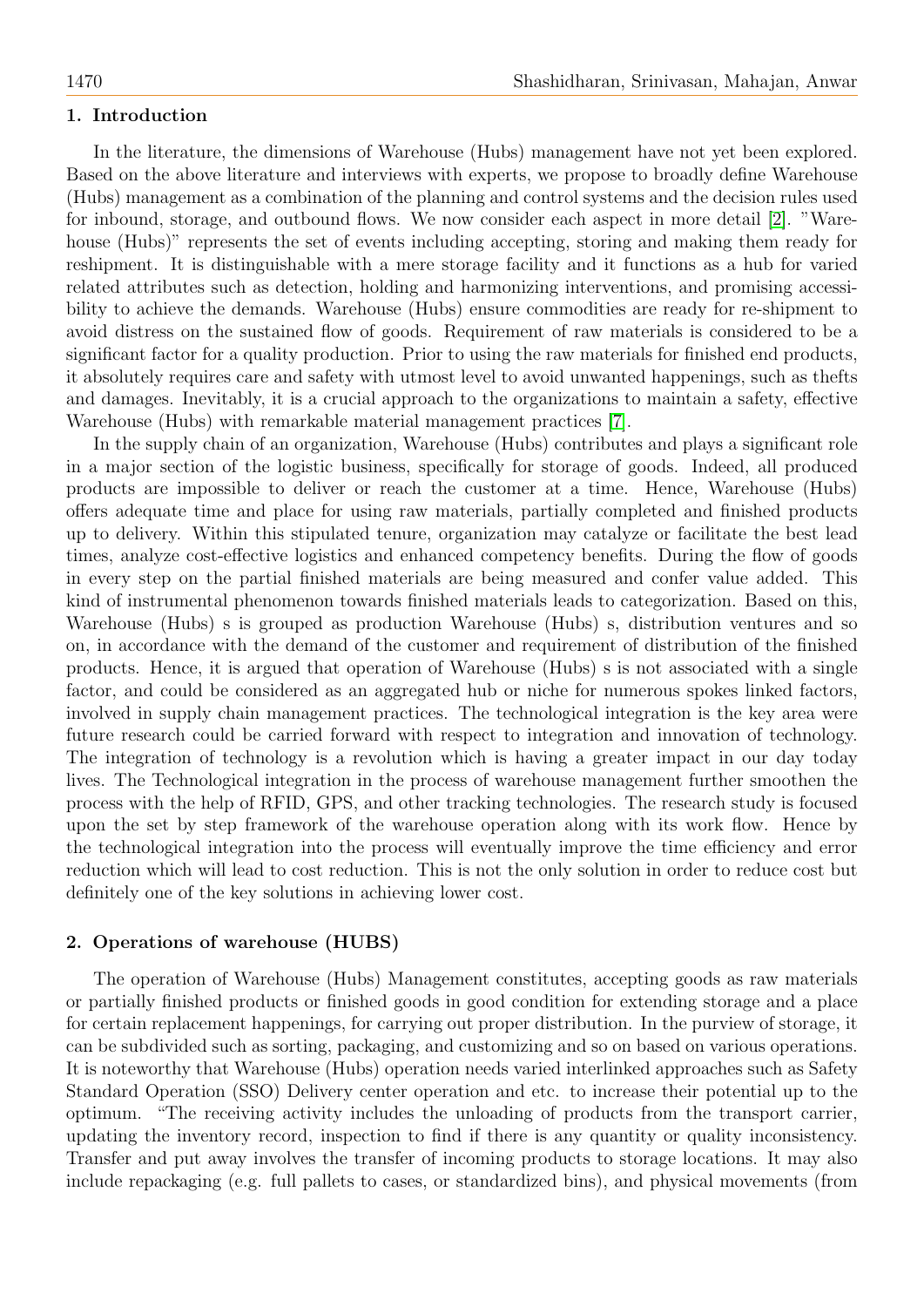the receiving docks to different functional areas, between these areas, from these areas to the shipping docks).

The order picking/selection is the major activity in most Warehouse (Hubs) s. It involves the process of obtaining a right amount of the right products for a set of customer orders. The accumulation/serration of picked orders into individual (customer) orders is a necessary activity if the orders have been picked in batches. In such a case the picked units have to be grouped by customer order, upon completion of the pick process." [\[8\]](#page-6-2) Hence, efficacy of Warehouse (Hubs) management is directly correlated with different kinds of determinants in supply chain management. The contribution of Logistics Operation, in the Material Management that involved certain activities at a due course of Warehouse (Hubs) excellent management is significant. Every goods transaction is positively associated with efficient material handlings of the Warehouse (Hubs) as reported early. Using innovative technologies such as Automation, computer programming packages in material handling are indicators of enrichment of accuracy, data processing and value added mechanism. (https://www.researchgate.net/figure/company-supply-chain-network fig.4 263735704).

Currently, the majority of the supply chain companies are posing major constraints such as lacking more expert methodologies than recently embracing assignment in arranging and elevating Warehouse (Hubs) assignments [\[9\]](#page-6-3). These adverse attributes affect supply chain activities and in turn, performance of the company. In certain circumstances, performance is a vital criterion to perpetuate success in the market [\[5\]](#page-6-4). Hence, it is mandatory to resolve warehousing challenges and improve the efficiency factors. Increased efficiency contributes a positive attitude in supply chain performance. Several earlier investigations appeared in the literature on supply chain warehousing. However, a very limited study on Warehouse (Hubs) efficiency assessment among employees of the Warehouse (Hubs) and logistic firms. Therefore, in the present manuscript, an evaluation of effective management of Warehouse (Hubs) s, Logistics Firms functioning around Chennai city, was attempted.

# 3. Significance of warehouse (HUBS)

"Warehouse (Hubs) s apparently form an important part of a firm's logistics system. They are commonly used for storing or buffering products (raw materials, goods-in-process, finished products) at and between points of origin and points of consumption. The term 'Warehouse (Hubs)' is used if the main function is buffering and storage. If additionally distribution is a main function, the term 'distribution centre' is commonly used, whereas 'transshipment', 'cross-dock', or 'platform' centre are often used if storage hardly plays a role." [\[8\]](#page-6-2) Prior to entering into the analytical interventions, it is crucial to elucidate the significance of Warehouse (Hubs) management that includes getting orders, manipulating or devising or modulating the goods to achieve desirable output and targeting demand of the customer willingness. These would fluctuate, from time to time during the operation. Day to day materials would be customized, systematically, according to the customer's wishes in the Warehouse (Hubs). This technique neglects unnecessary wastes, minimizing the rework process or repetition, material misplacement and accessing top grade inventory. These quality indicators enable the operation successfully, within a limit and scale, for maintaining superior quality.

The subdivisions of the storage process, such as sorting, organizing and interpreting the data would ensure the detecting and tracking of a specific product in materials management. However, several organizations pose a major challenge, such as lengthening cost of Warehouse (Hubs) maintenance, since a mountain of evidence has elucidated that increasing cost of maintenance has shown to be closely associated with optimum quality.

Recently, Warehouse (Hubs) managements have been well equipped with varied advanced technological domains. Automation has been enhanced by using Robotic technology and is used in sensitive materials handling, integrating radio frequency identification (RFID) to curtail the errors. Similarly, Programming Data Management of materials in Warehouse (Hubs) s is tackled by using material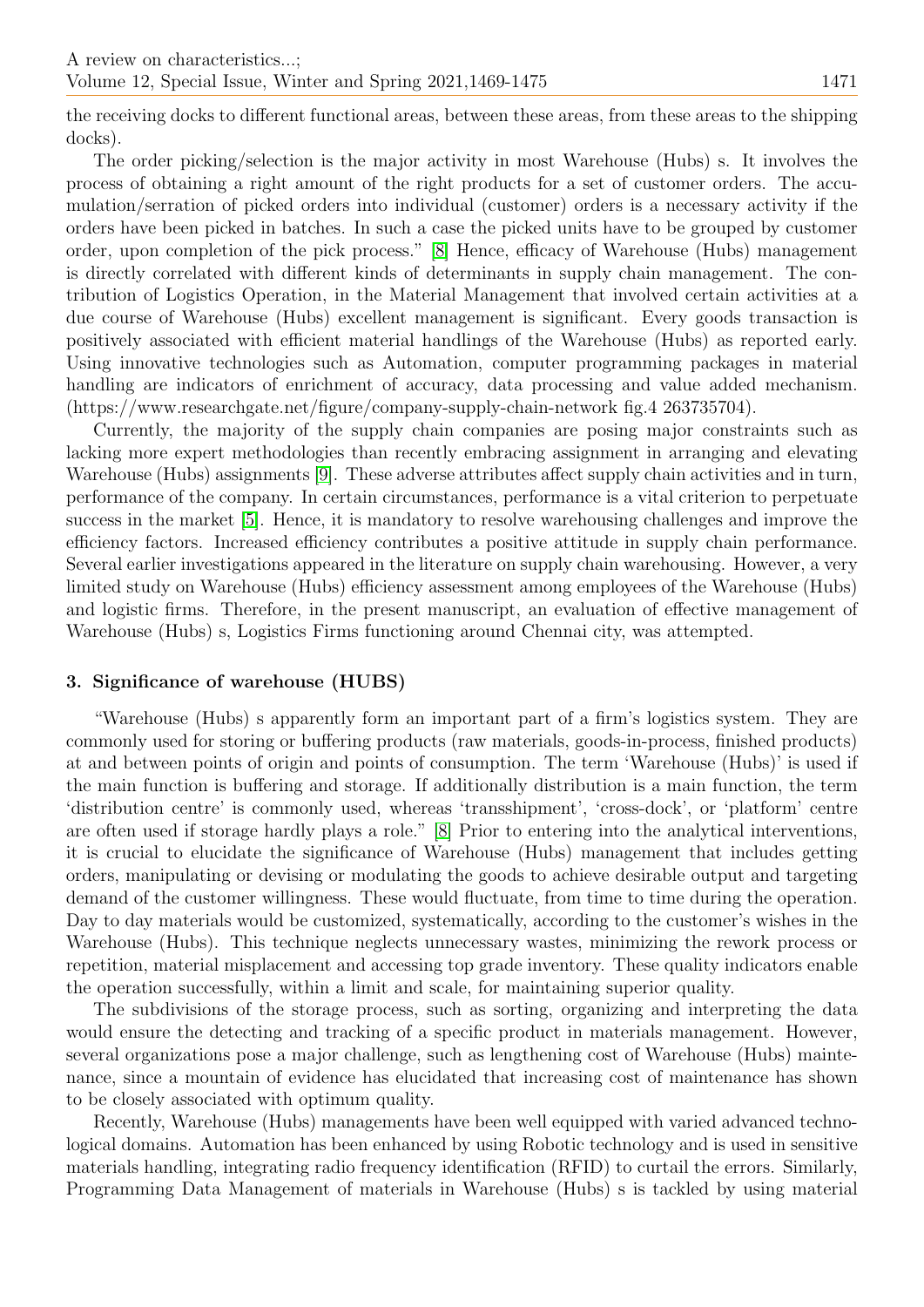resource planning as well as planning and enterprise resource planning tools, which help to monitor, on time replenishment events with high quality. Another measure, such as QR code and wireless devices, is attributed added benefits. Although it is to note that maintaining a flexible strategy to face futuristic modifications would suddenly emerge in the due course of tenure. However, the complexity may prevail in overlapping the process that may occur in the Warehouse (Hubs) operations often, resulting in excess time, energy and cost that should be given top priority to avoid.

## 4. Research methodology

"The first stage consisted in defining the scope of the research and elaborating a framework based on a systematic review of the literature. This framework was constructed starting from the initial bibliographic research. The second stage refers to data collection, corresponding to the study of articles published on Warehouse (Hubs) design listed in the Science Direct database, considering indexed articles in the areas of: business management; decision sciences; and materials science". [\[1\]](#page-6-5).

In the present study a well-designed questionnaire was prepared and a survey was undertaken to examine the efficiency of Warehouse (Hubs) functioning around Chennai city, using opinions of the supply chain firm working personnel and logistic company staff members under three varied categories. By using random sampling procedures, 427 respondents were distributed for the determination of opinions, and recollected with appropriate information. The employee data of the company was kept confidential and respondents were chosen on random sampling basis. This survey was finished within 3 months duration. The response rate was found to be as follows:

| Total distributed | 457 |
|-------------------|-----|
| Returned          | 430 |
| Invalid           |     |
| Valid             |     |

#### 5. Warehouse process efficiency

One of the most important aspects of material flow efficiency in the supply network is warehousing operations. The specificity of warehousing procedures would have to focus on such aspects, which have a massive effect on the flow of material continuity all through the distribution chain. Many aspects - procedures and materials - that affect the entire warehousing operation could be found in research studies of logistics activities. As a consequence, it is evident that warehouse management must concentrate on initiatives to enhance process efficiency, both internally and externally, as well as continual assessment of results.

The researchers have evaluated the effectiveness of the warehouse procedure, taking into consideration the multi-dimensional assessment of the interconnections within the process, and also interconnections with other influencing factors like the consistency of flow of material, as recognized by the research question noted by the researchers during the research literature and findings in enterprises [? ].

In terms of economics, effectiveness is the result of a company's activity expressed as a percentage of the accomplished impact divided by total spending:

$$
E_f = \frac{e_f}{s_p}
$$
  
\n $key : E_f - efficiency; e_f - effects; s_p-spending$  (1)

A number of management techniques are used to enhance warehouse efficiency that adds to the complexities of warehouse operations. We can differentiate a few methods to increase activity efficiency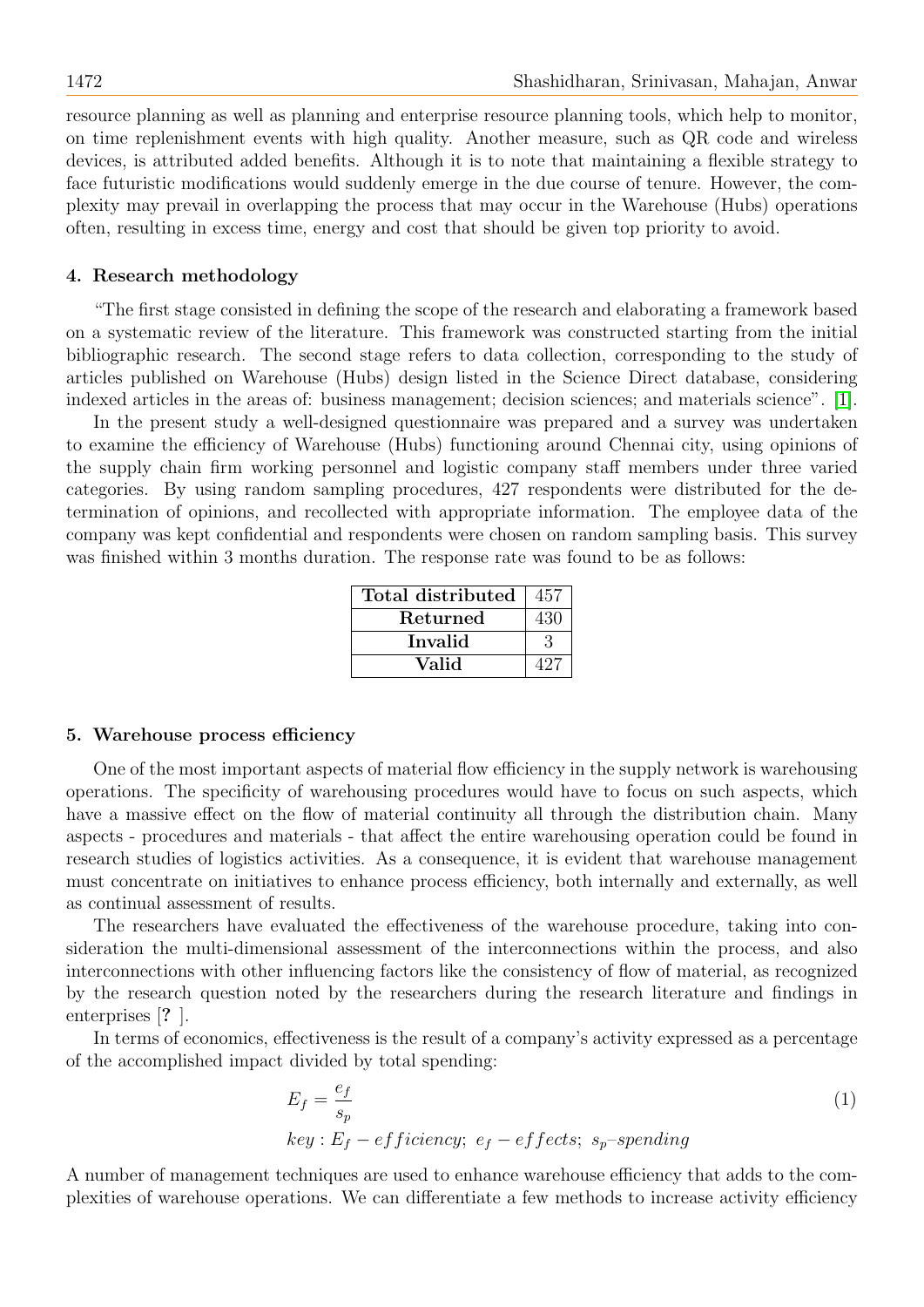based on model (1): reducing spending while maintaining the level of impacts, reducing spending while improving the level of impacts, preserving the level of spending while improving the level of effects, increasing the level of spending while improving the level of effects dramatically, and raising the level of spending while improving the level of effects dramatically.

Warehouse efficiency is a critical issue in terms of how an industry's and supply chain's procedures are organized. Enhancing the productivity of a warehousing process is thus a critical component of control operations. On the value stream product of the warehousing operations chain, the efficiency analysis procedure uses Value Stream Mapping tools.

The basis of product value analysis for  $m$  values that make up a set of dependent variables is multifunctional. A collection of values  $V_n$  at the end of the supply chain is determined by the outcomes of component operations  $D_k$  in the warehouse operations chain (efficient utilization of space, machinery, and labor), such as warehouse punctuality and comprehensiveness, warehousing quality and reliability, precise order picking and ability to handle, and etc.

$$
V_{m=1}^{M}(m) = f[B_{k=1}^{K}(k)]
$$
\n(2)

# 6. Analysis and findings

At first, perspectives of Warehouse (Hubs) operation are essential for proper maintenance among total respondents of 427, results showed that 35.4% of respondents have shown positive orientation towards effective Warehouse (Hubs) management. Whereas 30.7% respondents exhibited high positive correlation with effectiveness of the functioning Warehouse (Hubs). Moreover 34.0% of the respondents answered low perception with respect to the effectiveness.

Table 1: The Perception on efficiency with respect to warehouse (Hubs) management among the respondents working in warehouses (Hubs), Chennai City.

|          | Construct variable   Frequency of Respondents   Percentage |      |
|----------|------------------------------------------------------------|------|
| LOW      | 145                                                        |      |
| Moderate |                                                            | 35.4 |
| High     |                                                            | 30 Z |
| Total    |                                                            | 1711 |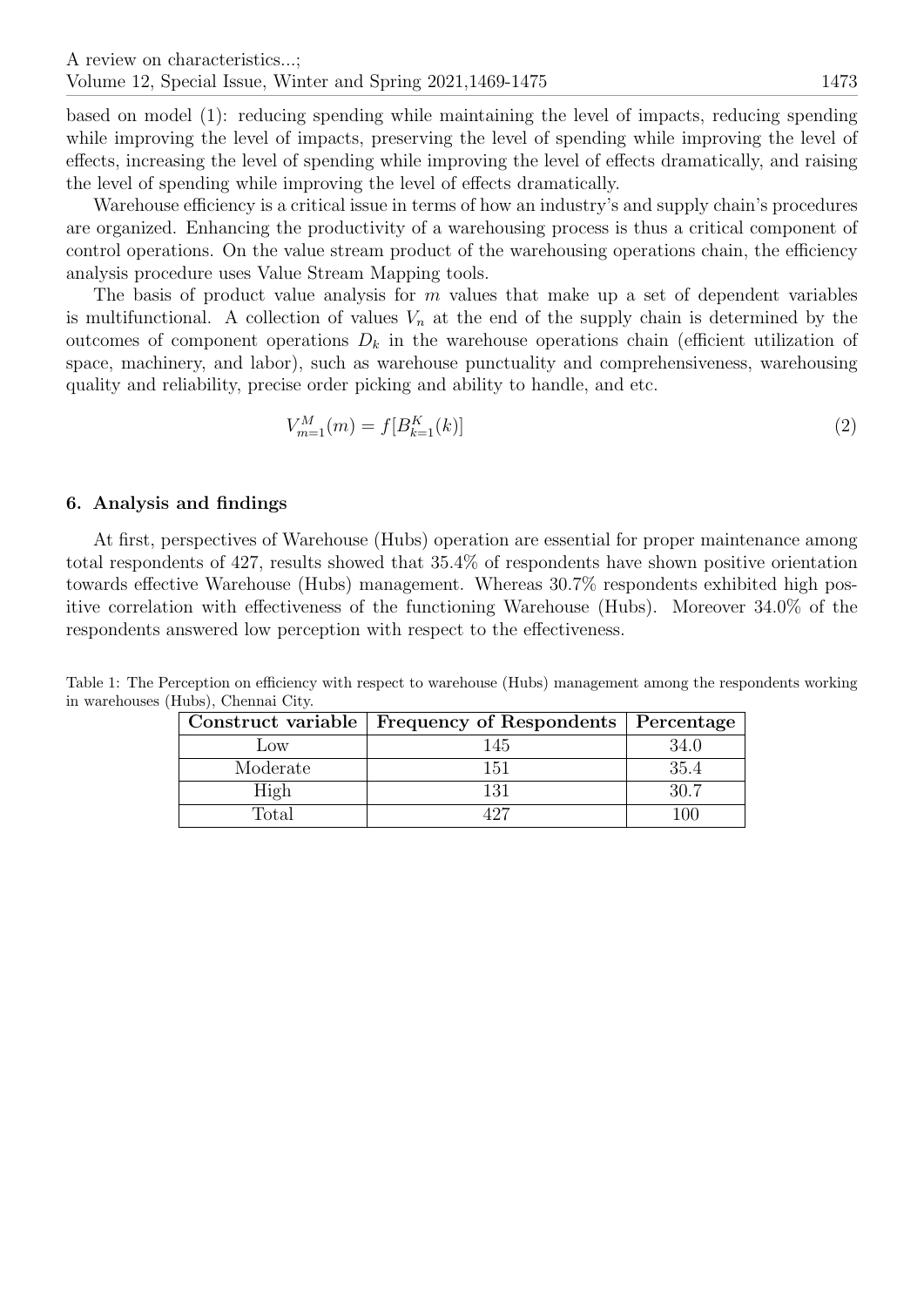

Figure 1: Frequency of responses on the efficiency of warehouse maintenance

|                                                                        | Mean | Std. Deviation |  |  |
|------------------------------------------------------------------------|------|----------------|--|--|
| Hub and spoke model ensures centralization of operations               | 3.26 | 1.185          |  |  |
| Hub and Spoke model leads to effective inventory management            | 3.37 | 1.113          |  |  |
| In Hub and Spoke model SOPs are easily followed                        | 3.33 | 1.169          |  |  |
| Hub and Spoke model ensures implementation of safety parameters        | 3.40 | 1.169          |  |  |
| Hub and Spoke model reduces warehousing related problems               | 3.18 | 1.233          |  |  |
| Hub and Spoke model involves use of analytical tools                   | 3.30 | 1.170          |  |  |
| Hub and Spoke model helps in effective network analysis                | 3.30 | 1.215          |  |  |
| Hub and Spoke model ensures accumulation of authentic data             | 3.38 | 1.095          |  |  |
| Hub and Spoke model enables use of extensions with fixed hub locations | 3.34 | 1.218          |  |  |
| Hub and Spoke model enables efficient recycling/reusing of waste       | 3.26 | 1.237          |  |  |

Table 2: Total Warehouse (Hubs) Descriptive statistics (Mean & SD)

Results showed that responses from examined respondents indicated Mean value as above 3, indexed for looking at more effective maintenance of Warehouse (Hubs) s rather present. Outcome of our result depicted that the value above 3 falls on all variables and hub and spoke model implementation with safety measures approach was preferred by maximum frequency. The values of SD are denoting low possibility of deviation and higher opportunities for integrating efficient management.

## 7. Discussion

Our questionnaire examined the unique characteristics of Hub and Spoke model strategy adopted in Warehouse (Hubs) s with their highlights and characteristics, such as centralization of operation, effective inventory management, easy handling of SOPs regulations, safety parameters, reduction of warehousing associated issues, applications of analytical tools network advantages data authenticity, fixed hub locations and recycling ,waste in Warehouse (Hubs) were included to assess the responses of the selected respondents. The outcome of the analysis revealed that the majority of the responses fall on Hub and Spoke model strategy with effective implementation of safety components followed by Accumulation of data with authenticity, with a mean value of 3.40 SD  $\pm$  1.169 and 3.38, SD  $\pm$ 1.095 respectively.

"A study has demonstrated that, while establishing a Warehouse (Hubs), a characteristic profiling, baseline, benchmark, computerization and advanced automation devices are considerable indicators